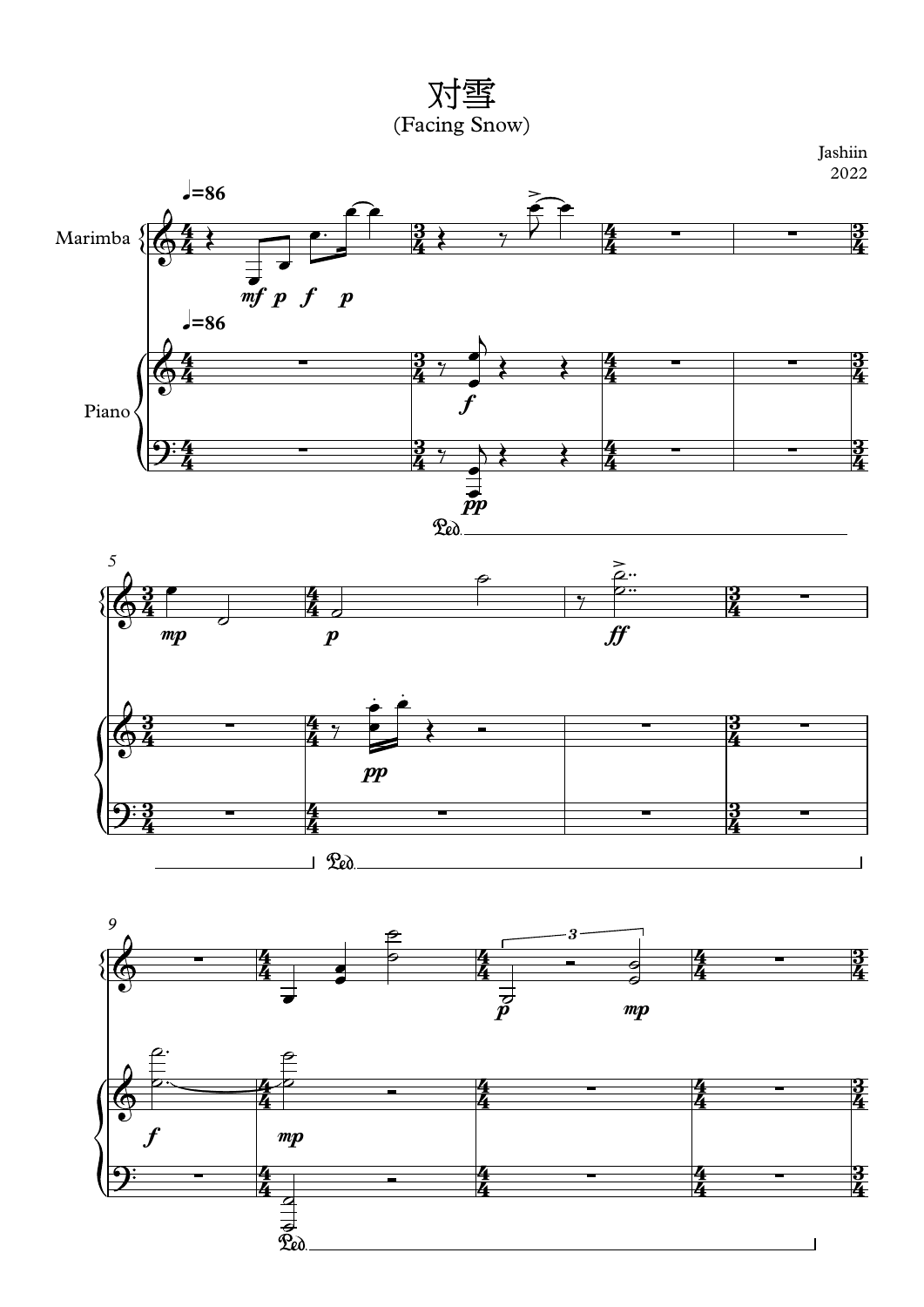



 $\mathfrak{D}$ ed.